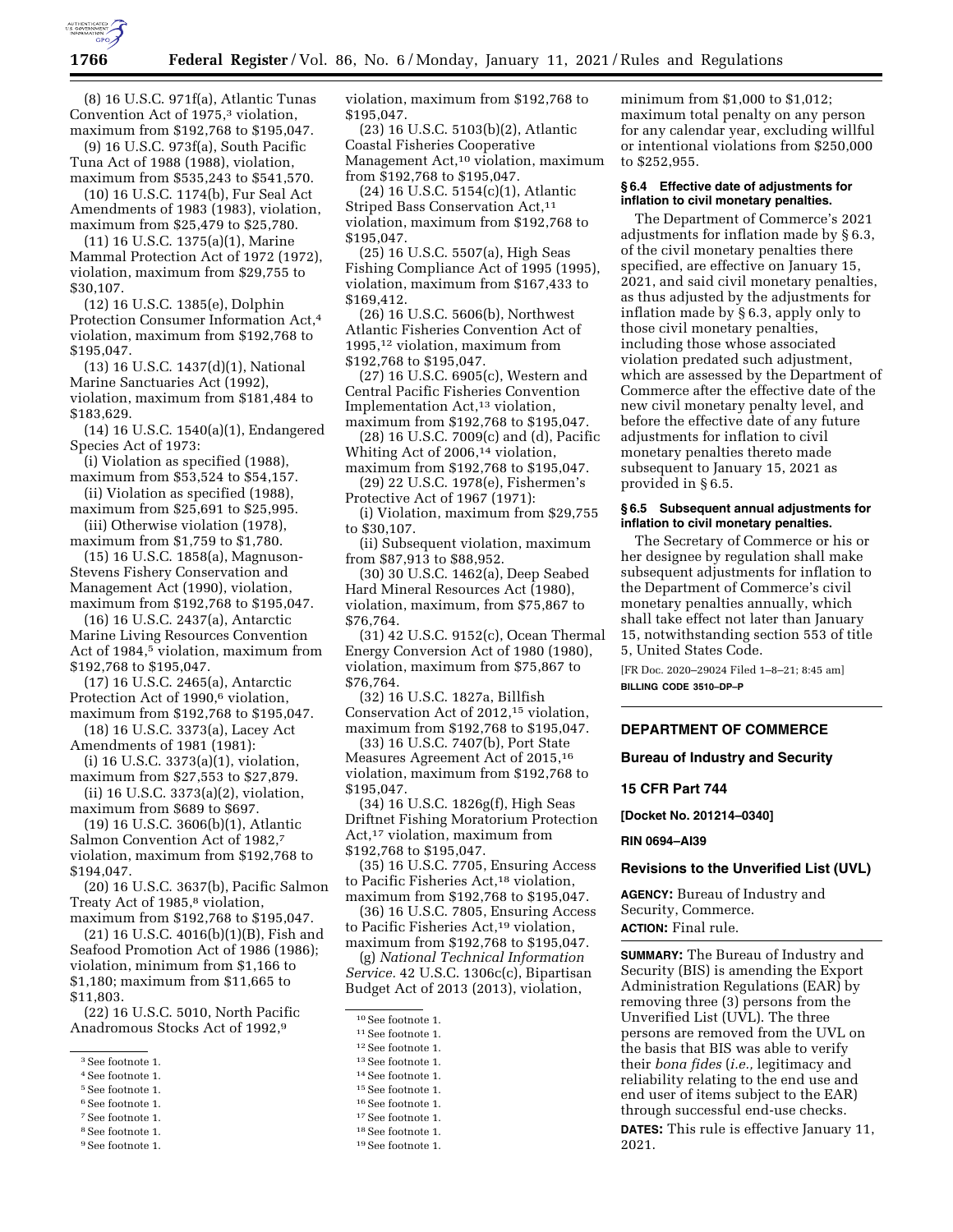# **FOR FURTHER INFORMATION CONTACT:**  Kevin Kurland, Director, Office of Enforcement Analysis, Bureau of Industry and Security, Department of Commerce, Phone: (202) 482–4255 or by email at *[UVLRequest@bis.doc.gov.](mailto:UVLRequest@bis.doc.gov)*

# **SUPPLEMENTARY INFORMATION:**

#### **Background**

The Unverified List (UVL), found in Supplement No. 6 to part 744 of the Export Administration Regulations (15 CFR parts 730 through 774) (EAR), contains the names and addresses of foreign persons who are or have been parties to a transaction, as such parties are described in § 748.5 of the EAR, involving the export, reexport, or transfer (in-country) of items subject to the EAR, and whose *bona fides* the Bureau of Industry and Security (BIS) has been unable to verify through an end-use check. BIS may add persons to the UVL when BIS or federal officials acting on BIS's behalf have been unable to verify a foreign person's *bona fides*  because an end-use check, such as a prelicense check (PLC) or a post-shipment verification (PSV), cannot be completed satisfactorily for reasons outside the U.S. Government's control.

There are a number of reasons why end-use checks cannot be completed. These include but are not limited to reasons unrelated to the cooperation of the foreign party subject to the end-use check. For example, BIS sometimes initiates end-use checks and cannot find a foreign party at the address indicated on export documents and cannot locate the party by telephone or email. Additionally, BIS sometimes is unable to conduct end-use checks when host government agencies do not respond to requests to conduct end-use checks, prevent the scheduling of such checks, or refuse to schedule them in a timely manner. Under these circumstances, although BIS has an interest in informing the public of its inability to verify the foreign party's *bona fides,*  there may not be sufficient information to add the foreign person at issue to the Entity List (Supplement No. 4 to part 744 of the EAR) under § 744.11 of the EAR (see paragraph (b), Criteria for revising the Entity List), or under another provision of the EAR. In such circumstances, BIS may add the foreign person to the UVL.

Furthermore, BIS sometimes is able to conduct end-use checks but cannot verify the *bona fides* of a foreign party. For example, BIS may be unable to verify *bona fides* if, during the conduct of an end-use check, a recipient of items subject to the EAR is unable to produce the items that are the subject of the enduse check for visual inspection or

provide sufficient documentation or other evidence to confirm the disposition of the items. The inability of foreign persons subject to end-use checks to demonstrate their *bona fides*  raises concerns about the suitability of such persons as participants in future exports, reexports, or transfers (incountry) of items subject to the EAR and indicates a risk that such items may be diverted to prohibited end uses and/or end users. However, in such circumstances, BIS may not have sufficient information to establish that such persons are involved in activities described in parts 744 or 746 of the EAR, therefore preventing the placement of the persons on the Entity List. In such circumstances, the foreign persons may be added to the UVL.

As provided in § 740.2(a)(17) of the EAR, the use of license exceptions for exports, reexports, and transfers (incountry) involving a party or parties to the transaction who are listed on the UVL is suspended. Additionally, under § 744.15(b) of the EAR, there is a requirement for exporters, reexporters, and transferors to obtain (and keep a record of) a UVL statement from a party or parties to the transaction who are listed on the UVL before proceeding with exports, reexports, and transfers (in-country) to such persons, when the exports, reexports and transfers (incountry) are not subject to a license requirement.

Requests for removal of a UVL entry must be made in accordance with § 744.15(d) of the EAR. Decisions regarding the removal or modification of UVL listings will be made by the Deputy Assistant Secretary for Export Enforcement, based on a demonstration by the listed person of its *bona fides.* 

#### **Changes to the EAR**

*Supplement No. 6 to Part 744 (*''*the Unverified List*'' *or* ''*UVL*''*)* 

This rule removes three persons from the UVL. BIS is removing these persons pursuant to  $\S 744.15(c)(2)$  of the EAR based on the successful completion of end-use checks that resulted in the verification of their *bona fides.* This final rule implements the decision of the Acting Deputy Assistant Secretary for Export Enforcement to remove the following three persons located in Germany and Mexico from the UVL: *Germany:* 

- DMA Logistics GmbH, Max Planck-Strasse 1, Unna, Germany; *and*
- Halm Elektronik GmbH, Burgstrasse 106, Frankfurt am Main, Germany *Mexico:*

• Integrated Production and Test Engineering, a.k.a. IPTE, Calle

Alambiques 975—9, Parque Industrial el Álamo, Guadalajara, Jalisco 44490, Mexico

## **Export Control Reform Act of 2018**

On August 13, 2018, the President signed into law the John S. McCain National Defense Authorization Act for Fiscal Year 2019, which included the Export Control Reform Act of 2018 (ECRA) (codified, as amended, at 50 U.S.C. 4801 through 4852). ECRA provides the legal basis for BIS's principal authorities and serves as the authority under which BIS issues this rule.

#### **Rulemaking Requirements**

Executive Orders 13563 and 12866 direct agencies to assess all costs and benefits of available regulatory alternatives and, if regulation is necessary, to select regulatory approaches that maximize net benefits (including potential economic, environmental, public health and safety effects, distributive impacts, and equity). Executive Order 13563 emphasizes the importance of quantifying both costs and benefits, of reducing costs, of harmonizing rules, and of promoting flexibility. This rule has been designated as ''not significant'' for purposes of Executive Order 12866. This rule is not an Executive Order 13771 regulatory action because this rule is not significant under Executive Order 12866.

This rule does not contain policies with Federalism implications as that term is defined in Executive Order 13132.

Pursuant to section 1762 of the Export Control Reform Act of 2018 (50 U.S.C. 4821) this action is exempt from the Administrative Procedure Act (5 U.S.C. 553) requirements for notice of proposed rulemaking, opportunity for public participation, and delay in effective date. The analytical requirements of the Regulatory Flexibility Act (5 U.S.C. 601 *et seq.*) are not applicable because no general notice of proposed rulemaking was required for this action. Accordingly, no regulatory flexibility analysis is required, and none has been prepared.

Notwithstanding any other provision of law, no person is required to respond to, nor is subject to a penalty for failure to comply with, a collection of information, subject to the requirements of the Paperwork Reduction Act of 1995 (44 U.S.C. 3501 *et seq.*) (PRA), unless that collection of information displays a currently valid Office of Management and Budget (OMB) Control Number. This regulation involves collections previously approved by OMB under the